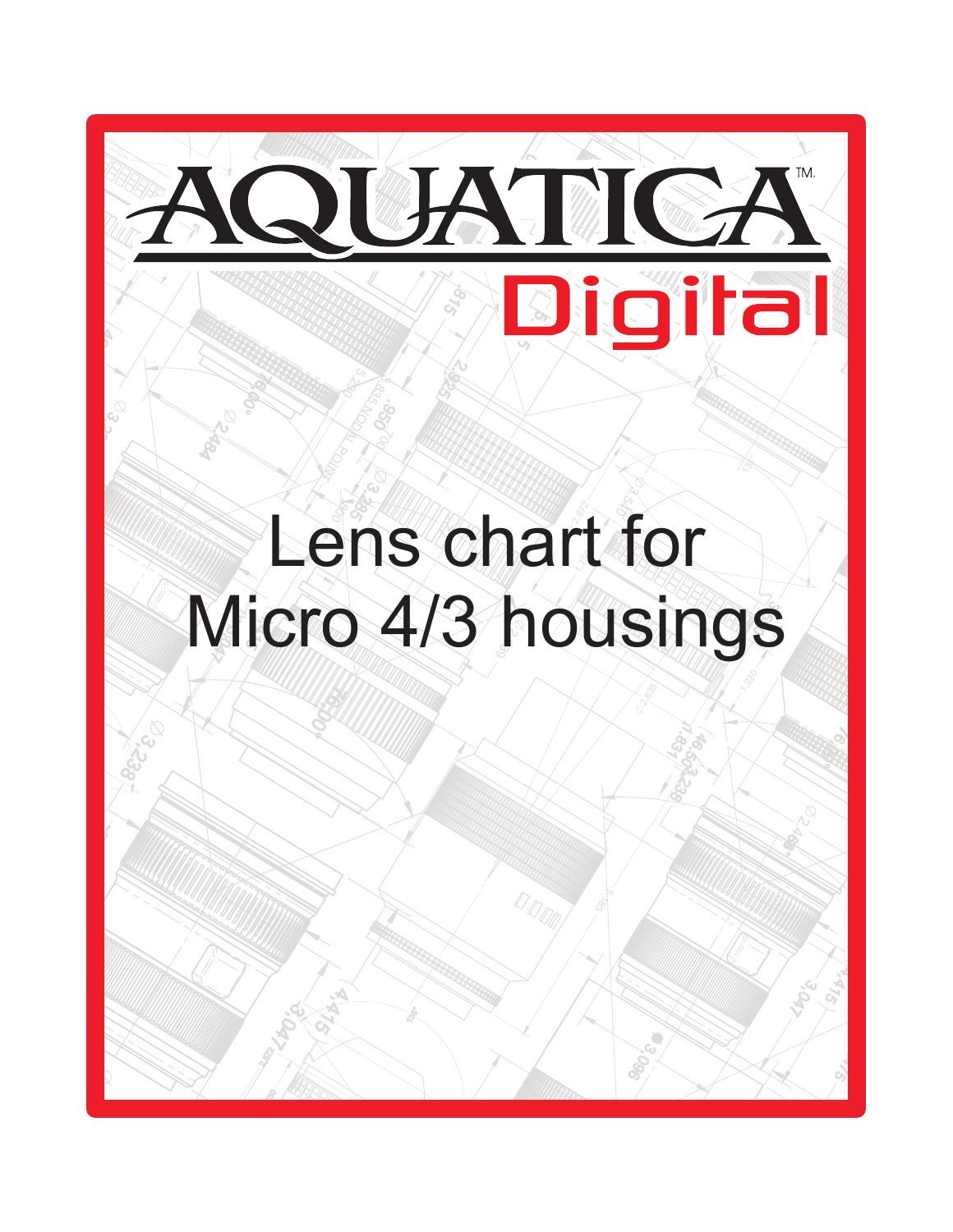

| 4" Bk-7 Glass Fisheye dome port (#30200) |                          |            |                |            |  |  |  |
|------------------------------------------|--------------------------|------------|----------------|------------|--|--|--|
| <b>Camera lens</b>                       | Zoom Gear                | Focus Gear | Port Extension | Dome Shade |  |  |  |
| Olympus M.Zuiko 8mm f/1.8 Fisheye Pro    | $\overline{\phantom{0}}$ | 30515      | 30603          | Integrated |  |  |  |
|                                          |                          |            |                |            |  |  |  |
| Panasonic Lumix G 8mm f/3.5              | $\overline{\phantom{a}}$ | 30503      |                | Integrated |  |  |  |
|                                          |                          |            |                |            |  |  |  |

| <b>SW8 Acrylic Super Wide Dome Port (#30205)</b>      |           |                   |                |            |  |
|-------------------------------------------------------|-----------|-------------------|----------------|------------|--|
| <b>Camera lens</b>                                    | Zoom Gear | <b>Focus Gear</b> | Port Extension | Dome Shade |  |
| Olympus M.Zuiko 12-40mm f/2.8 ED PRO                  | 30506     |                   | 30602          | Integrated |  |
|                                                       |           |                   |                |            |  |
| Panasonic Lumix 7-14mm f/4 ASPH                       | 30504     |                   | 30601          | Integrated |  |
|                                                       |           |                   |                |            |  |
| Panasonic Lumix G 12-35mm f/2.8 ASPH                  | 30510     |                   | 30604          | Integrated |  |
|                                                       |           |                   |                |            |  |
| Olympus M. Zuiko 9-18mm f/4.0-5.6 ED                  | 30505     |                   | 30602          | Integrated |  |
|                                                       |           |                   |                |            |  |
| Olympus M. Zuiko 14-42mm f/3.5-5.6 II R               | 30505     |                   | 30604          | Integrated |  |
|                                                       |           |                   |                |            |  |
| Olympus M. Zuiko 12-50mm f/3.5-6.3 MSC ED             | 30507     |                   | 30604          | Integrated |  |
|                                                       |           |                   |                |            |  |
| Panasonic Leica DG Vario-Elmarit 8-18mm f/2.8-4 ASPH  | 30518     |                   | 30602          | Integrated |  |
|                                                       |           |                   |                |            |  |
| Panasonic Leica DG Vario-Elmarit 12-60mm f/2.8-4 ASPH | 30519     |                   | 30602          | Integrated |  |
|                                                       |           |                   |                |            |  |

Revised Jan.25, 2022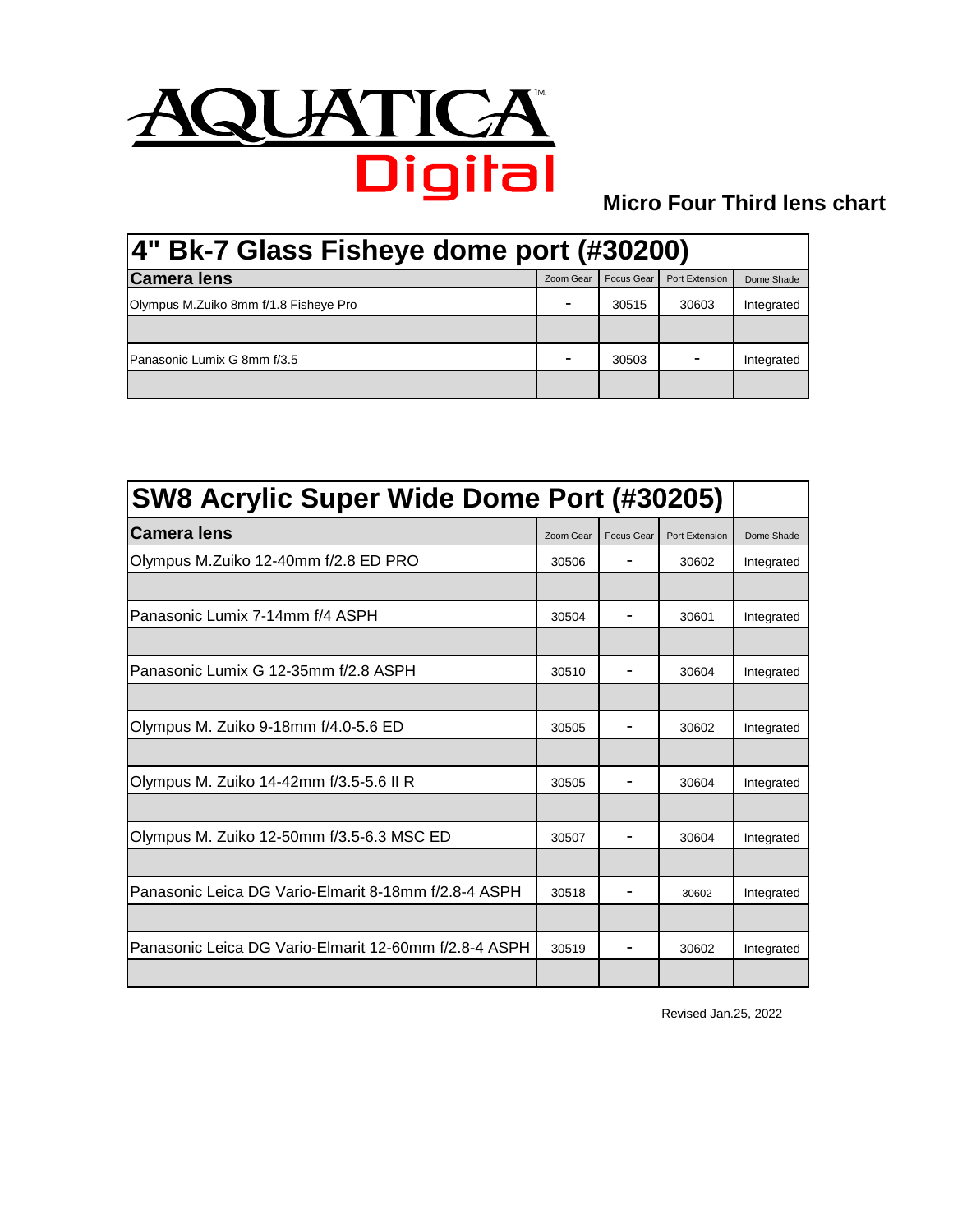

| 8" Acrylic dome port lens chart (#18405)              |       |              |                 |       |         |       |
|-------------------------------------------------------|-------|--------------|-----------------|-------|---------|-------|
| Neoprene dome cover #18500 included with port         |       |              |                 |       | Dome    | Rear  |
|                                                       | Zoom  | <b>Focus</b> | Port extension  | Dome  | Shade   | Port  |
| <b>Camera lens</b>                                    | Gear  | Gear         | with Focus knob | Shade | Cover   | Cover |
| Olympus M.Zuiko 12-40mm f/2.8 ED PRO                  | 30506 | 30526        | 30620           | 18480 | 18503.1 | 18790 |
| Olympus M. Zuiko 9-18mm f/4.0-5.6 ED                  | 30505 | 30527        | 30620           | 18480 | 18503.1 | 18790 |
|                                                       |       |              |                 |       |         |       |
| Olympus M.Zuiko 7-14mm f/2.8 Pro lens                 | 30517 | 30525        | 30621           | 18480 | 18503.1 | 18790 |
| Panasonic Lumix 7-14mm f/4 ASPH                       | 30504 | 30523        | 30620           | 18480 | 18503.1 | 18790 |
| Panasonic Lumix G 12-35mm f/2.8 ASPH                  | 30510 | 30522        | 30620           | 18480 | 18503.1 | 18790 |
|                                                       |       |              |                 |       |         |       |
| Panasonic Leica DG Vario-Elmarit 8-18mm f/2.8-4 ASPH  | 30518 | 30524        | 30621           | 18480 | 18503.1 | 18790 |
| Panasonic Leica DG Vario-Elmarit 12-60mm f/2.8-4 ASPH | 30519 | 30521        | 30620           | 18480 | 18503.1 | 18790 |

## **6" Acrylic dome port lens chart (#18409)**

| Neoprene dome cover #18502 included with port         |       |              |                 |       | Dome  | Rear  |
|-------------------------------------------------------|-------|--------------|-----------------|-------|-------|-------|
|                                                       | Zoom  | <b>Focus</b> | Port extension  | Dome  | Shade | Port  |
| <b>Camera lens</b>                                    | Gear  | Gear         | with Focus knob | Shade | Cover | Cover |
| Olympus M.Zuiko 12-40mm f/2.8 ED PRO                  | 30506 | 30526        | 30620           | 18484 | 18504 | 18790 |
|                                                       |       |              |                 |       |       |       |
| Olympus M. Zuiko 9-18mm f/4.0-5.6 ED                  | 30505 | 30527        | 30620           | 18484 | 18504 | 18790 |
|                                                       |       |              |                 |       |       |       |
| Olympus M.Zuiko 7-14mm f/2.8 Pro lens                 | 30517 | 30525        | 30621           | 18484 | 18504 | 18790 |
|                                                       |       |              |                 |       |       |       |
| Panasonic Lumix 7-14mm f/4 ASPH                       | 30504 | 30523        | 30620           | 18484 | 18504 | 18790 |
|                                                       |       |              |                 |       |       |       |
| Panasonic Lumix G 12-35mm f/2.8 ASPH                  | 30510 | 30522        | 30620           | 18484 | 18504 | 18790 |
|                                                       |       |              |                 |       |       |       |
| Panasonic Leica DG Vario-Elmarit 8-18mm f/2.8-4 ASPH  | 30518 | 30524        | 30621           | 18484 | 18504 | 18790 |
|                                                       |       |              |                 |       |       |       |
| Panasonic Leica DG Vario-Elmarit 12-60mm f/2.8-4 ASPH | 30519 | 30521        | 30620           | 18484 | 18504 | 18790 |

|       | Dome  | Rear  |
|-------|-------|-------|
| Dome  | Shade | Port  |
| Shade | Cover | Cover |
| 18484 | 18504 | 18790 |
|       |       |       |
| 18484 | 18504 | 18790 |
|       |       |       |
| 18484 | 18504 | 18790 |
|       |       |       |
| 18484 | 18504 | 18790 |
|       |       |       |
| 18484 | 18504 | 18790 |
|       |       |       |
| 18484 | 18504 | 18790 |
|       |       |       |
| 18484 | 18504 | 18790 |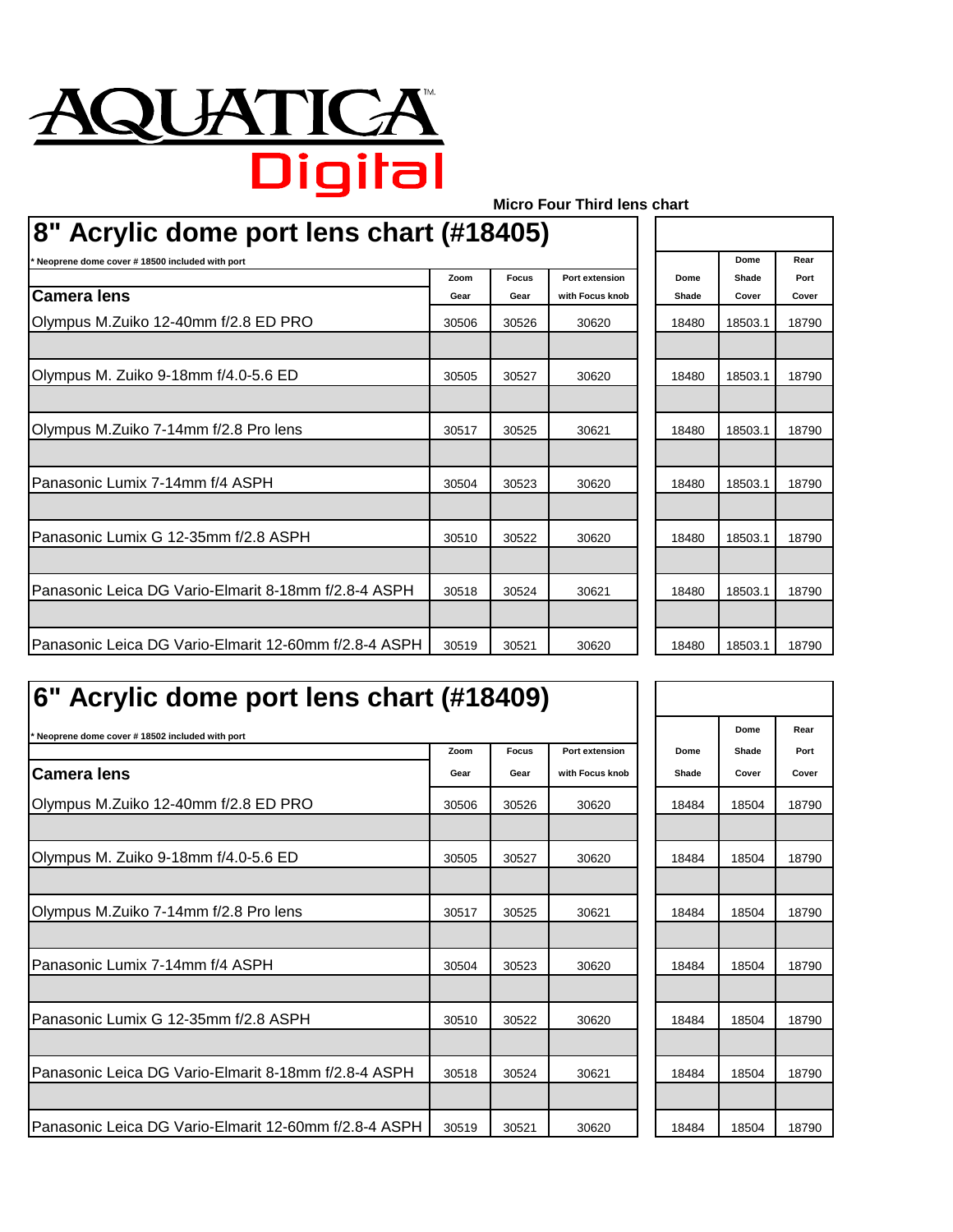

### **8" Bk-7 Glass Dome port lens chart (#18408)**

| Neoprene dome cover #18501 included with port         |       |              |                 | Removable | Rear  |
|-------------------------------------------------------|-------|--------------|-----------------|-----------|-------|
|                                                       | Zoom  | <b>Focus</b> | Port extension  | Dome      | Port  |
| <b>Camera lens</b>                                    | Gear  | Gear         | with Focus knob | Shade     | Cover |
| Olympus M.Zuiko 12-40mm f/2.8 ED PRO                  | 30506 | 30526        | 30620           | Included  | 18790 |
|                                                       |       |              |                 |           |       |
| Olympus M. Zuiko 9-18mm f/4.0-5.6 ED                  | 30505 | 30527        | 30620           | Included  | 18790 |
|                                                       |       |              |                 |           |       |
| Olympus M.Zuiko 7-14mm f/2.8 Pro lens                 | 30517 | 30525        | 30621           | Included  | 18790 |
|                                                       |       |              |                 |           |       |
| IPanasonic Lumix 7-14mm f/4 ASPH                      | 30504 | 30523        | 30620           | Included  | 18790 |
|                                                       |       |              |                 |           |       |
| Panasonic Lumix G 12-35mm f/2.8 ASPH                  | 30510 | 30522        | 30620           | Included  | 18790 |
|                                                       |       |              |                 |           |       |
| Panasonic Leica DG Vario-Elmarit 8-18mm f/2.8-4 ASPH  | 30518 | 30524        | 30621           | Included  | 18790 |
|                                                       |       |              |                 |           |       |
| Panasonic Leica DG Vario-Elmarit 12-60mm f/2.8-4 ASPH | 30519 | 30521        | 30620           | Included  | 18790 |

# **9.25" Bk-7 Glass Dome port lens chart (#18407)**

| Neoprene dome cover #18506 included with port         |       |              |                 | Removable | Rear  |
|-------------------------------------------------------|-------|--------------|-----------------|-----------|-------|
|                                                       | Zoom  | <b>Focus</b> | Port extension  | Dome      | Port  |
| <b>Camera lens</b>                                    | Gear  | Gear         | with Focus knob | Shade     | Cover |
| Olympus M.Zuiko 12-40mm f/2.8 ED PRO                  | 30506 | 30526        | 30620           | Included  | 18790 |
|                                                       |       |              |                 |           |       |
| Olympus M. Zuiko 9-18mm f/4.0-5.6 ED                  | 30505 | 30527        | 30620           | Included  | 18790 |
|                                                       |       |              |                 |           |       |
| Olympus M.Zuiko 7-14mm f/2.8 Pro lens                 | 30517 | 30525        | 30621           | Included  | 18790 |
|                                                       |       |              |                 |           |       |
| Panasonic Lumix 7-14mm f/4 ASPH                       | 30504 | 30523        | 30620           | Included  | 18790 |
|                                                       |       |              |                 |           |       |
| Panasonic Lumix G 12-35mm f/2.8 ASPH                  | 30510 | 30522        | 30620           | Included  | 18790 |
|                                                       |       |              |                 |           |       |
| Panasonic Leica DG Vario-Elmarit 8-18mm f/2.8-4 ASPH  | 30518 | 30524        | 30621           | Included  | 18790 |
|                                                       |       |              |                 |           |       |
| Panasonic Leica DG Vario-Elmarit 12-60mm f/2.8-4 ASPH | 30519 | 30521        | 30620           | Included  | 18790 |

| Removable | Rear  |
|-----------|-------|
| Dome      | Port  |
| Shade     | Cover |
| Included  | 18790 |
|           |       |
| Included  | 18790 |
|           |       |
| Included  | 18790 |
|           |       |
| Included  | 18790 |
|           |       |
| Included  | 18790 |
|           |       |
| Included  | 18790 |
|           |       |
| Included  | 18790 |